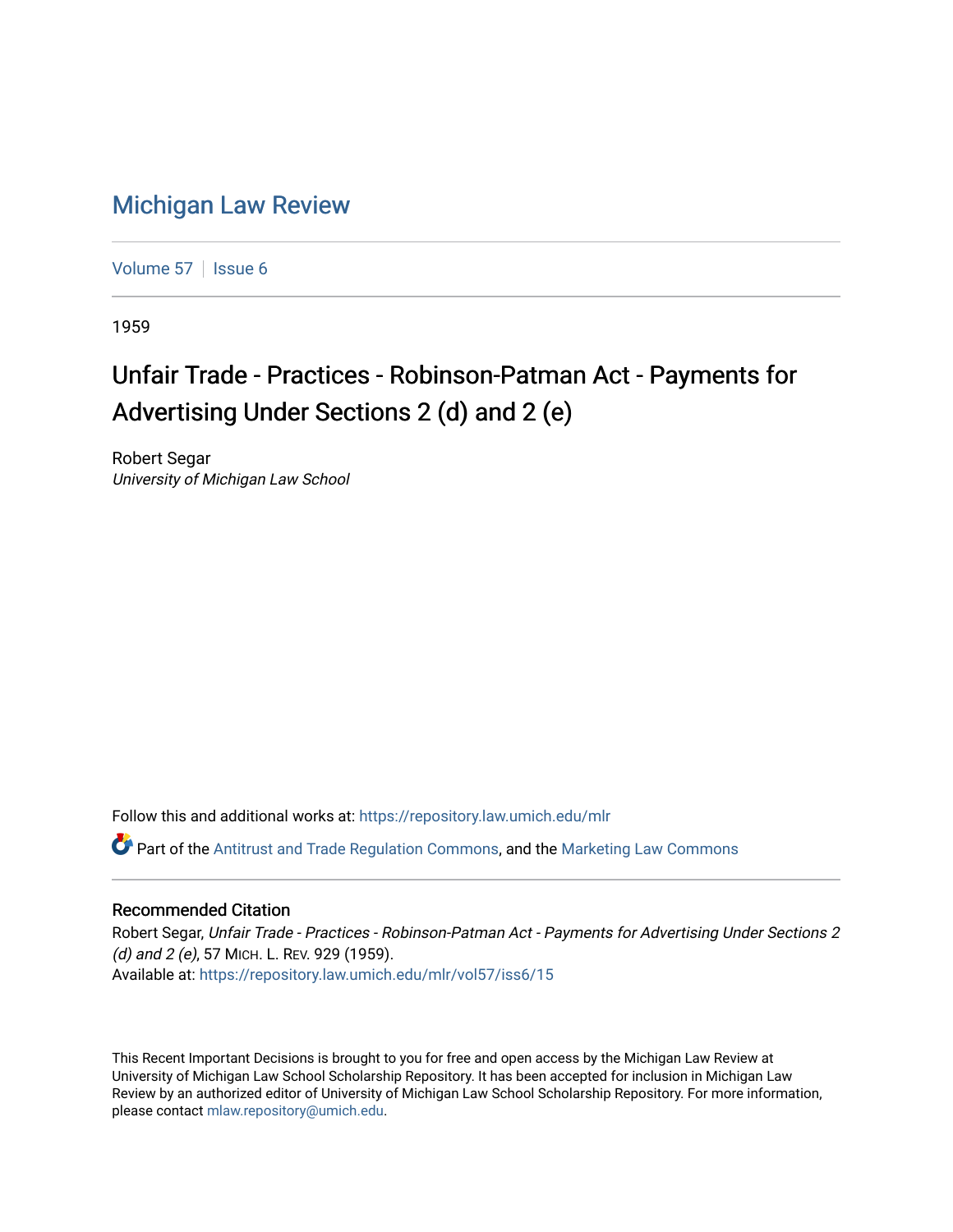UNFAIR TRADE PRACTICEs-RoBINsoN-PATMAN Acr-PAYMENTS FOR AD-VERTISING UNDER SECTIONS 2(d) AND 2(e)-Plaintiffs, wholesale and retail grocers, brought a class action for treble damages and injunctive relieflunder sections 2(d) and 2(e) of the Robinson-Patman Act.2 Defendantsuppliers of defendant-A & P Co. had paid for advertising in *Woman's Day,* a magazine published by a wholly-owned subsidiary of A & P, without making a corresponding allowance available to plaintiffs who had no similar publication. The district court found no violation of section 2(e) since the suppliers were not contributing to the furnishing of a discriminatory service within the meaning of that section.3 Because the advertising was designed primarily to aid defendant-suppliers, with A & P gleaning only incidental benefits which also accrued to its competitors, there was also no granting of a payment upon proportionally unequal terms as prohibited by section 2(d).4 Moreover, since plaintiffs did not themselves

1 As provided in 38 Stat. 731, 737 (1914), 15 U.S.C. (1952) §§15, 26.

2 Amendatory of the Clayton Act, 49 Stat. 1527 (1936), 15 U.S.C. (1952) §13.

<sup>3</sup>Section 2(e) reads: "It shall be unlawful for any person to discriminate in favor of one purchaser against another purchaser or purchasers of a commodity bought for resale, with or without processing, by contracting to furnish or furnishing, or by contributing to the furnishing of, any services or facilities connected with the processing, handling, sale, or offering for sale of such commodity so purchased upon terms not accorded to all purchasers on proportionally equal terms."

<sup>4</sup>Section 2(d) reads: "It shall be unlawful for any person engaged in commerce to pay or contract for the payment of anything of value to or for the benefit of a customer of such person in the course of such commerce as compensation or in consideration for any services or facilities furnished by or through such customer in connection with the processing, handling, sale, or offering for sale of any products or commodities manufactured, sold, or offered for sale by such person, unless such payment or consideration is available on proportionally equal terms to all other customers competing in the distribution of such products or commodities."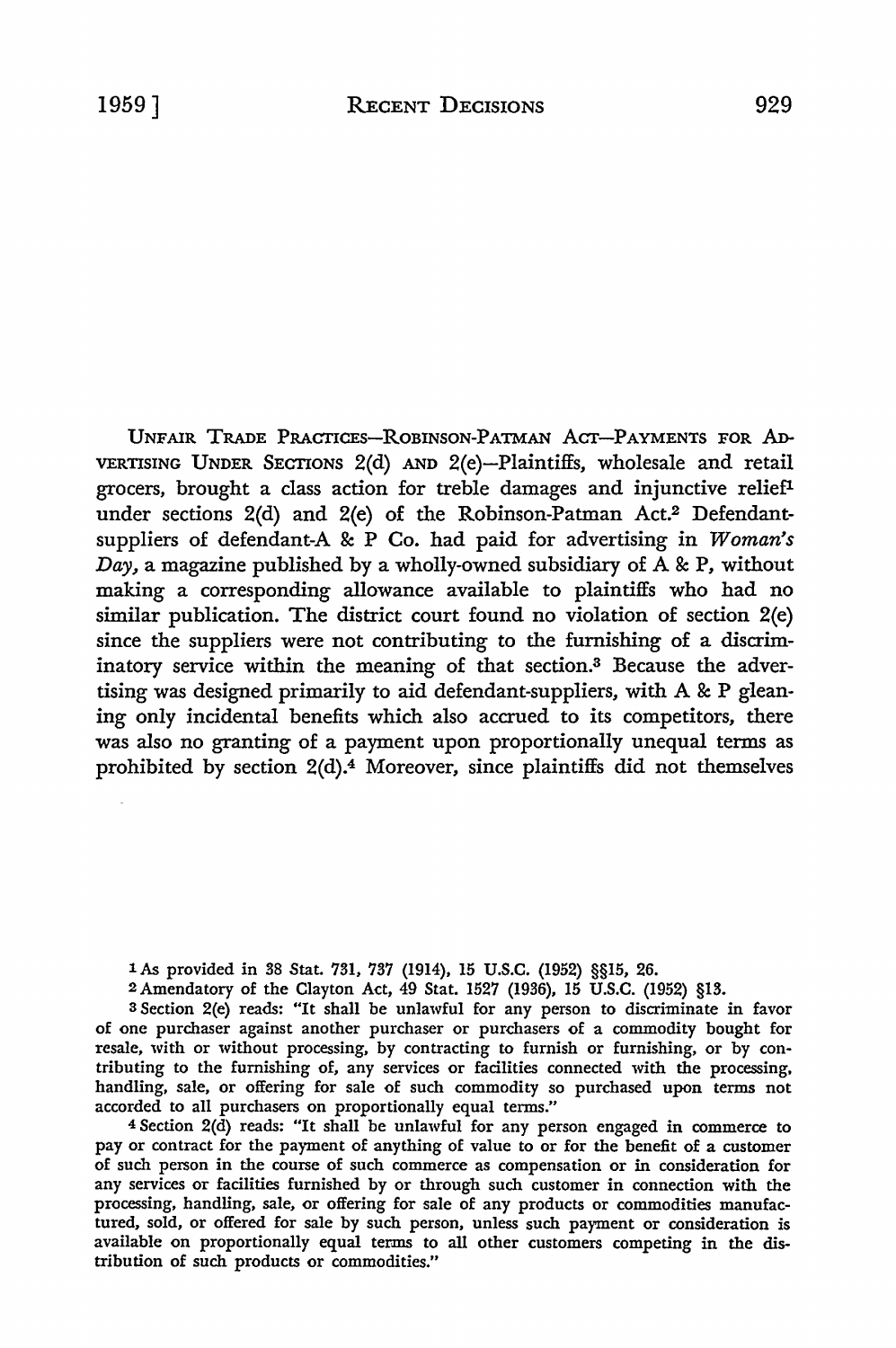furnish similar services, they had no standing to complain of discrimination. On appeal, *held,* affirmed as to the section 2(e) ruling, reversed as to the section 2(d) ruling, one judge dissenting.<sup>5</sup> To avoid violation of section 2(d), defendant-suppliers needed to make payments available on proportionally equal terms to other customers competing with A & P. Plaintiffs' failure to publish a magazine did not relieve defendants from liability. *State Wholesale Grocers v. Great Atlantic & Pacific Tea Company,* (7th Cir. 1958) 258 F. (2d) 831.

The rapidly increasing power of the great chain stores and a resultant fear for the welfare of the independant merchant<sup>6</sup> gave rise to the Robinson-Patman Act which was aimed at curtailing unfair competition via price discrimination, both direct and indirect. The power of the chains was making itself felt in terms of discriminatory rebates, services, and allowances granted them by their suppliers. The particular stimulus for the inclusion of sections 2(d) and 2(e) was the prevalence of advertising allowances and promotional services which enabled these organizations to shift a portion of their selling costs to the suppliers and thereby gain a competitive advantage over their smaller rivals.<sup>7</sup> Section  $2(d)$  proscribes the granting by suppliers of unequal or unproportionalized payments for services or facilities provided by customers competing with each other, while section 2(e) prohibits the discriminatory furnishing of services or facilities *to* such competing customers. The affirmance in the principal case of the finding of no violation of section 2(e) by defendant-suppliers appears correct. The mere purchasing of advertising space in the magazine would not reasonably seem to constitute the granting or furnishing of a "service" or "facility" to a purchaser within the purview of section  $2(e)$ .<sup>8</sup>

The interpretation of section 2(d), however, causes more difficulty. While numerous problems have arisen from the attempted application of this section, the phrase "proportionally equal terms" has proved the most perplexing.9 Although the apparent purpose of these words was to prohibit

<sup>5</sup>The opinion does not disclose the basis of the dissent.

<sup>6</sup>See generally, S. Doc. 4, 74th Cong., 1st sess. (1934) FTC Final Report on the Chain Store Investigation; FELDMAN AND ZORN, 'ROBINSON-PATMAN Acr: ADVERTISING AND PROMO-TIONAL AI.LowANCES·92 (1948); Rowe, "The Evolution of the Robinson-Patman Act: A Twenty-Year Perspective," 57 CoL. L. REv. 1059 (1957).

7H. Rep. 2287, 74th Cong., 2d sess., pp. 15, 16 (1936). See also S. Rep. 1502, 74th Cong., 2d sess. (1936); 80 CONG. REc. 7759, 8123, 9418, 9561 (1936); FELDMAN AND ZORN, ROBINSON-PATMAN ACT: ADVERTISING AND PROMOTIONAL ALLOWANCES 91 (1948).

8 See Elizabeth Arden Sales Corp. v. Gus Blass Co., (8th Cir. 1945) 150 F. (2d) 988; American Can Co. v. Russellville Canning Co., (8th Cir. 1951) 191 F. (2d) 38; Chicago Seating Co. v. S. Karpen &: Bros., (7th Cir. 1949) 177 F. (2d) 863; In the Matter of Luxor, Ltd., FTC Dkt. 3736 (1940). See also, FELDMAN AND ZORN, ROBINSON-PATMAN ACT: ADVERTIS-ING AND PROMOTIONAL ALLOWANCES 89, 139 (1948); Fisher, "Sections 2(d) and (e) of the Robinson-Patman Act: Babel Revisited," 11 VAND. L. REV. 453 at 481 (1958).

9 Note that the discussion regarding §2(d) applies equally to the identical language of  $\S2(e)$ , as both have been interpreted in the same way by the courts.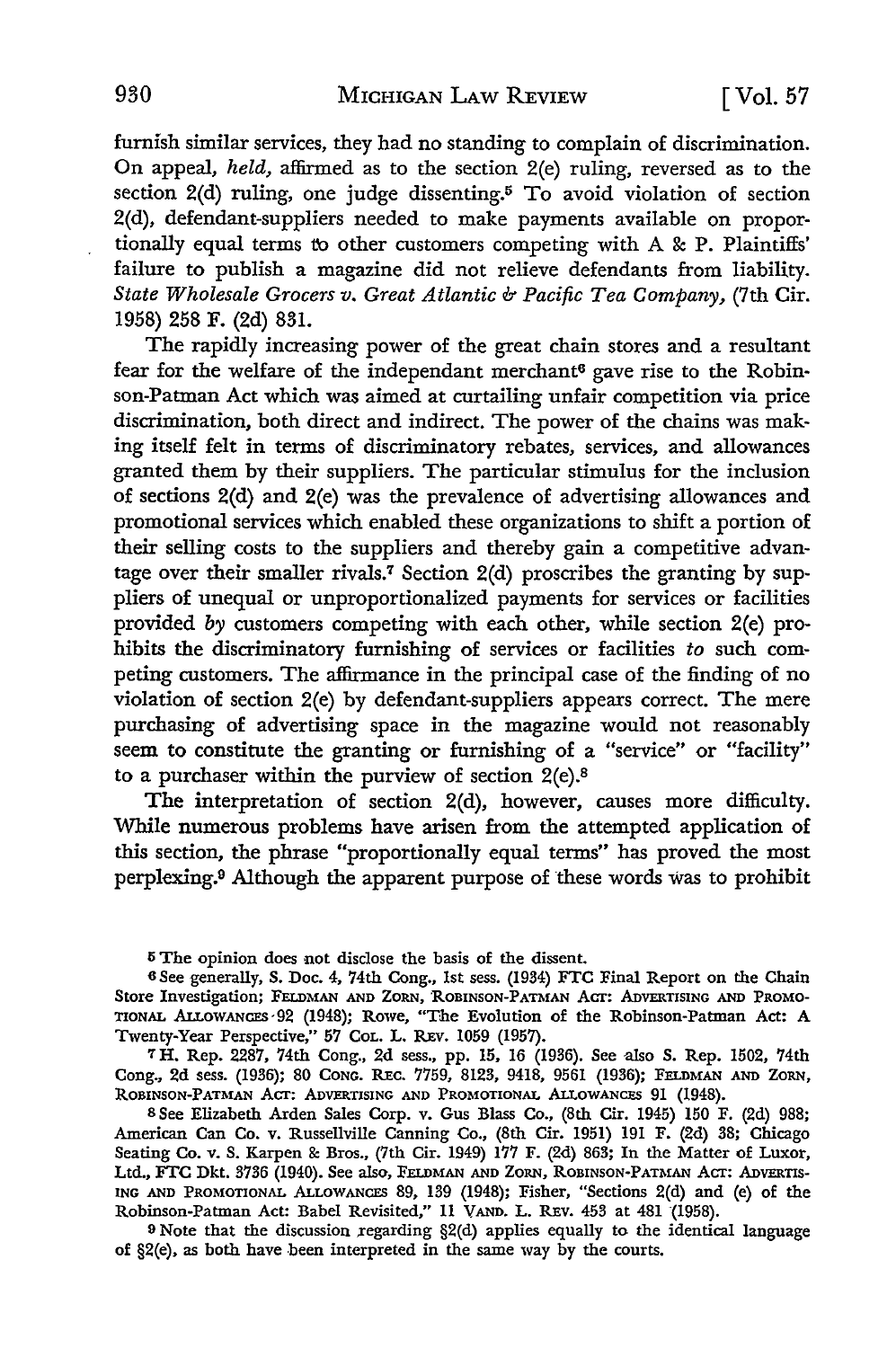the favoring of certain customers through indirect means such as payments exceeding the worth of the service or facility provided, no legislative standard was provided by which compliance with the requirement was to be measured.10 The cases clearly indicate that either the furnishing of a payment which cannot be proportionalized so as to be made available to all competing customers, or the refusal to proportionalize the terms upon which payment is granted, is a failure to comply with the statute.<sup>11</sup> In other words, a supplier cannot tailor a money grant so that only a few customers will be able to take advantage of it, even though it may be offered to all. Since the payment for advertising space in *Woman's Day* falls within this prohibition, the court concluded that failure of plaintiffs to publish a magazine did not relieve defendants from making some sort of allowance available to them.

The objection to the decision in the principal case is not that it fails to follow existing precedent but, on the contrary, that it perpetuates the interpretation of section 2(d) as a "per se" section; that is, violation of its terms is not excused by the fact that there has been no injury to competition even though such a defense is available in prosecutions under section 2(a) of the act.12 The reasoning behind this interpretation is that the failure to make payments available on proportionally equal terms is in its nature discriminatory and, therefore, injurious to competition "per se." In addition, it has been suggested that the purpose of sections 2(d) and 2(e) was to prohibit accomplishing indirectly what cannot be done directly because of section 2(a).<sup>13</sup> The difficulty of proof as to the injurious effects of discrimination under sections 2(d) and 2(e) has led to the belief that to allow this defense would be ultimately to destroy the effectiveness of section 2(a). As has

10 H. Rep. 2287, 74th Cong., 2d sess. (1936); *S.* Rep. 1502, 74th Cong., 2d sess. (1936); 80 CONG. R.Ec. 3231, 9561 (1936); FELDMAN AND ZORN, ROBINSON-PATMAN ACT: ADVERTISING AND PROMOTIONAL ALLOWANCES 93 (1948); Fisher, "Sections 2(d) and (e) of the Robinson-Patman Act: Babel Revisited," 11 VAND. L. REV. 453 at 468 (1958); Smith, "The Patman Act in Practice,'' 35 MICH. L. REV. 705 at 726 (1937}; FTC Dkt. 5226, 5243; comment, 46 YALE L. J. 447 at 465 (1937).

11 Elizabeth Arden Sales Corp. v. Gus Blass Co., note 8 supra; American Can Co. v. Russellville Canning Co., note 8 supra. See also Russellville Canning Co. v. American Can Co., (W.D. Ark. 1949) 87 F. Supp. 484; 80 CONG. REC. 3231, 9416 (1936). But the terms offered need not be identical or tailored so that every purchaser can take advantage of every feature. See FTC Dkt. 5585-5587; AUSTIN, PRICE DISCRIMINATION AND RELATED PROBLEMS UNDER THE ROBINSON-PATMAN ACT 136 (1950).

12 E.g., Elizabeth Arden, Inc. v. FTC, (2d Cir. 1946) 156 F. (2d) 132, cert. den. 331 U.S. 806 (1947); United Cigar-Whelan Stores Corp. v. H. Weinreich Co., (S.D. N.Y. 1952) 107 F. Supp. 89. See also Austin, Price Discrimination and Related Problems Under THE ROBINSON-PATMAN ACT 116 (1950); Greenberg, "Indirect Price Differences and the Robinson-Patman Act: Anomalies Compounded," 28 PA. B.A.Q. 265 (1957). Section 2(a) prohibits direct or indirect price discrimination between purchasers of like grade and quality which has an adverse effect on competition, and which cannot be justified on the basis of a cost saving.

13 H. Rep. 2966, 84th Cong., 2d sess. (1956).